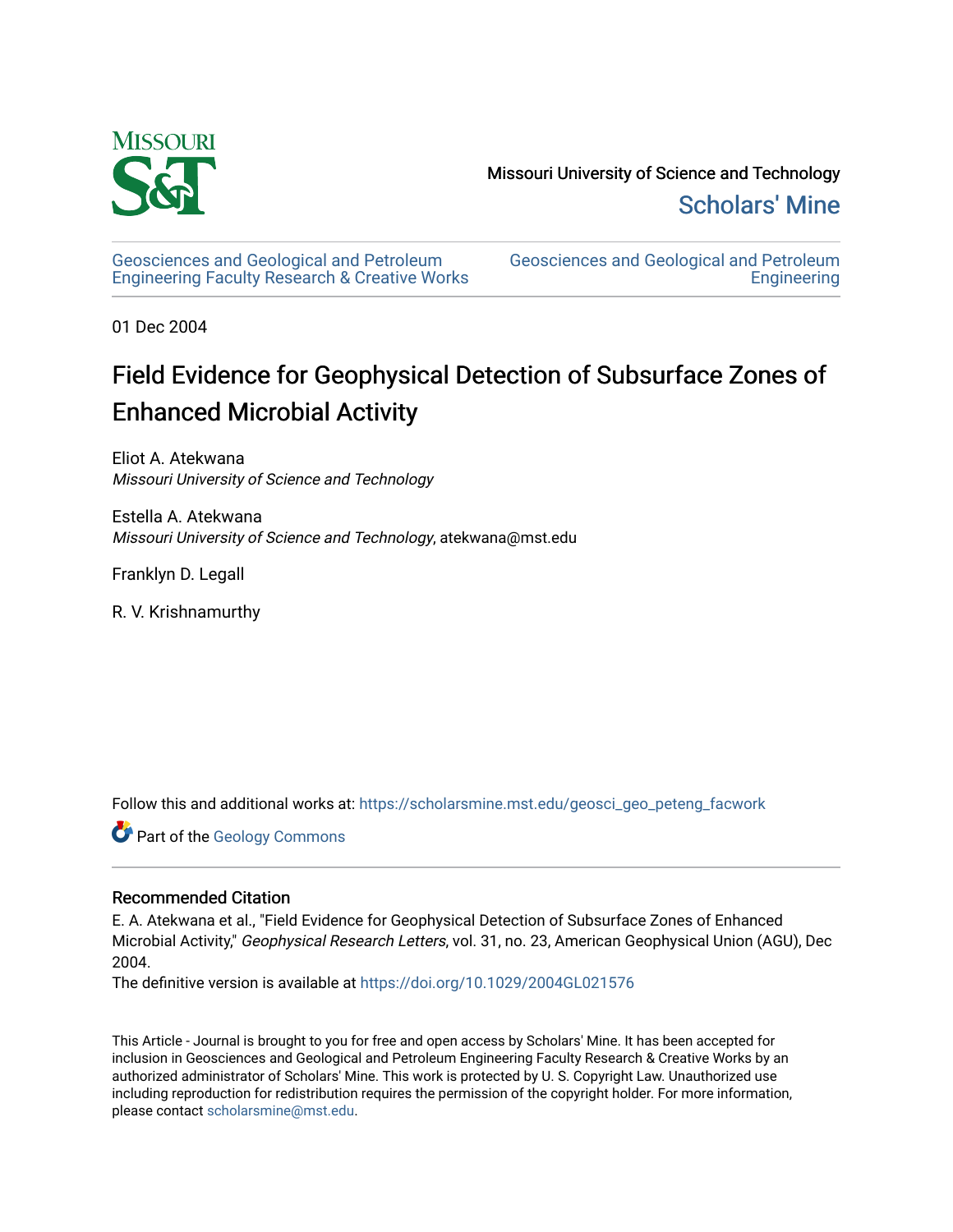## Field evidence for geophysical detection of subsurface zones of enhanced microbial activity

## Eliot A. Atekwana and Estella Atekwana

Department of Geological Sciences and Engineering, University of Missouri-Rolla, Rolla, Missouri, USA

## Franklyn D. Legall and R. V. Krishnamurthy

Department of Geosciences, Western Michigan University, Kalamazoo, Michigan, USA

Received 21 September 2004; revised 15 October 2004; accepted 2 November 2004; published 4 December 2004.

[1] Geochemical data from closely spaced vertical intervals in a hydrocarbon-impacted aquifer were used to assess the relationship between bulk conductivity and zones of enhanced microbial activity. The bulk conductivity was measured using in situ vertical resistivity probes. Microbial activity was verified using terminal electron acceptors (nitrate, sulfate, iron, and manganese), dissolved inorganic carbon (DIC), and major ion chemistry. Peaks in bulk conductivity in the aquifer overlapped with zones where nitrates and sulfates were depleted, total petroleum hydrocarbon, iron, manganese, dissolved ions, and DIC were elevated, suggesting a link between higher electrical conductivity and zones of enhanced microbial activity stimulated by the presence of hydrocarbon. Thus the subsurface expression of microbial activity is apparently recorded in the bulk conductivity measurements. Our results argue for combining geophysics with biogeochemistry studies to delineate subsurface zones of enhanced microbial activity. **INDEX TERMS:** 0915 Exploration Geophysics: Downhole methods; 0925 Exploration Geophysics: Magnetic and electrical methods; 1831 Hydrology: Groundwater quality; 5109 Physical Properties of Rocks: Magnetic and electrical properties. Citation: Atekwana, E. A., E. Atekwana, F. D. Legall, and R. V. Krishnamurthy (2004), Field evidence for geophysical detection of subsurface zones of enhanced microbial activity, Geophys. Res. Lett., 31, L23603, doi:10.1029/ 2004GL021576.

## 1. Introduction

[2] Microorganisms are involved in a wide variety of geologic processes and play an important role in altering the chemical and physical properties of their environments [Bennett et al., 1996; Chapelle and Bradley, 1997], and may have significant ramification for near surface geophysical investigations conducted at depths where microbial communities are abundant and biological processes are most active. There is interest in investigating biological interactions with geologic media and the accompanying changes in geophysical properties [e.g., Meju, 2000; Naudet et al., 2003; Werkema et al., 2003; Atekwana et al., 2004a, 2004b]. Possible links between geophysics and microbial processes come from recent laboratory experiments. Abdel Aal et al. [2004] showed in a laboratory column contaminated with diesel and amended with bacteria that temporal

Copyright 2004 by the American Geophysical Union. 0094-8276/04/2004GL021576

increases in real and imaginary conductivity were concurrent with temporal increase in microbial population numbers and major ions, and decrease in diesel and terminal electron acceptors (TEAs). In a mesocale experiment designed to mimic field conditions, Atekwana et al. [2003] show that dissolved ions in pore waters were higher in diesel contaminated columns compared to uncontaminated columns, and that zones of higher bulk conductivity were concomitant with zones of higher populations of alkane-degrading microbes. Ntarlagiannis et al. [2004] show that when bacteria were stimulated with fluids enriched in lactate and sulfate in the presence of iron and zinc, intense microbial growth and activity was accompanied by sulfide and zinc precipitation and changes in the interfacial properties (imaginary conductivity). The above cited laboratory experiments underscore the fact that geomicrobial activity can be detected by geophysical methodologies.

[3] While previous work by *Naudet et al.* [2003] has demonstrated a relationship between self potential and redox potential, currently, little work exits assessing the relationship between redox processes and geophysical signatures at field settings. Here, we investigated the relationship between TEAs (nitrate, sulfate, iron, and manganese) and geophysical properties at a hydrocarbon-contaminated aquifer. Hydrocarbon-contaminated sites are model laboratories to investigate microbial-geophysical relationships because the excess organic substrate stimulates microbial activity, hence microbial impact on geophysical properties may be more readily assessed. We show that higher bulk conductivity overlapped with discrete zones of TEAs, suggestive of higher microbial activity. Thus geophysical methodologies may play an important role in delineating zones of enhanced microbial activity.

## 2. Site Description

[4] The study site has been used for multidisciplinary research since 1998. Atekwana et al. [2000], Cassidy et al. [2002], Werkema et al. [2003], and Atekwana et al. [2004a, 2004b] provide details on the study site and describe ongoing geophysical, microbiological, and geochemical investigations at the site. Continuous hydrocarbon releases (mostly crude oil, JP4 jet fuel, and diesel) from storage facilities and pipelines resulted in seepage of petroleum hydrocarbons into the subsurface, impacting sediments and groundwater for more than 50 years. Contamination in this aquifer occurs in the residual, free, and dissolved phases. The aquifer is glacially derived unconsolidated fine to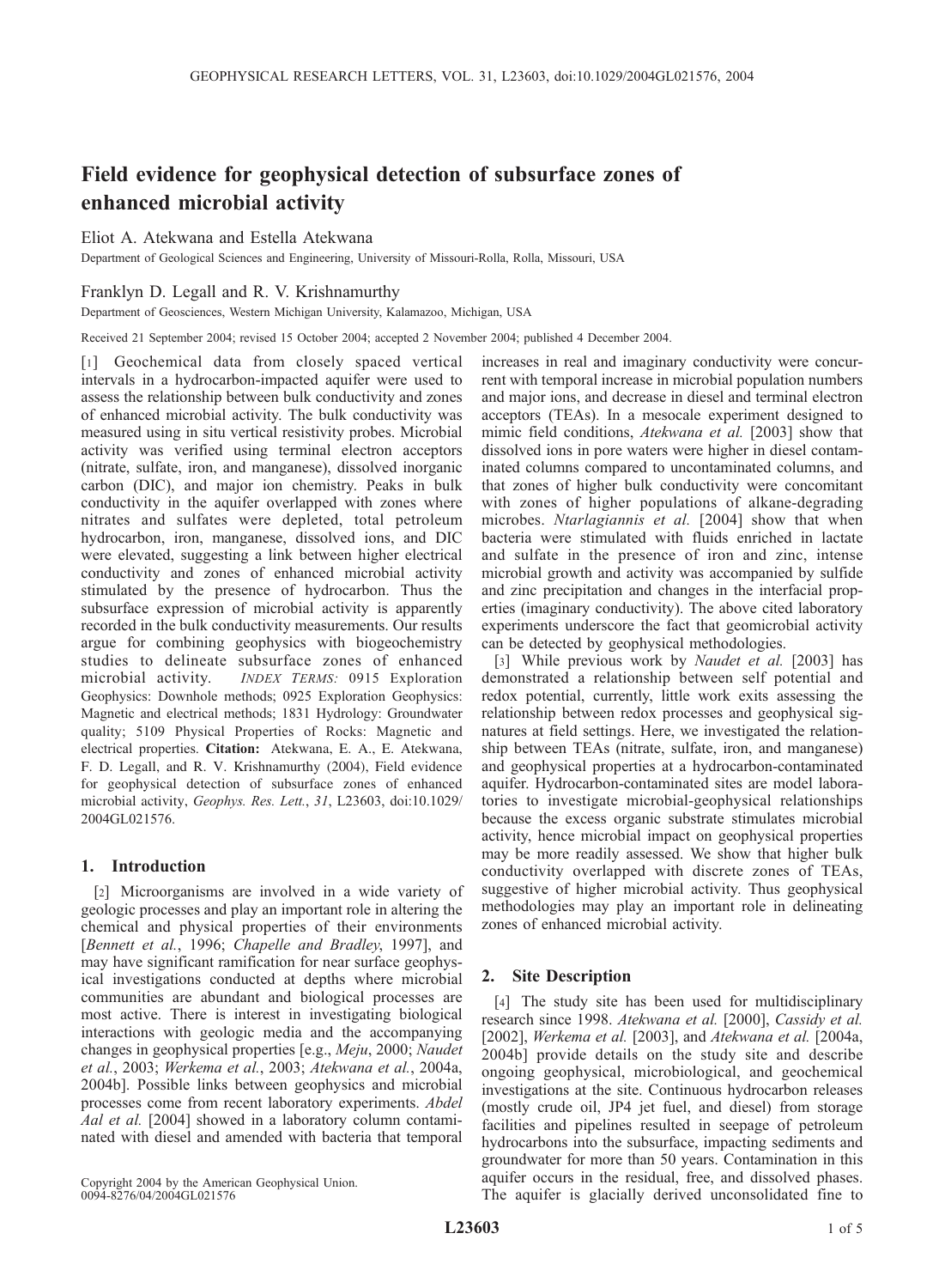| Well ID | Elevation (m) | Bulk<br>Conductivity<br>(mS/M) | <b>Total Petroleum</b><br>Hydrocarbons<br>(mg/l) | Temperature<br>(°C) | pH  | Specific<br>Conductance<br>$(\mu S/cm)$ | $NO3-$<br>(mg/l) | $SO_4^{2-}$<br>(mg/l) | Fe<br>$(\mu g/l)$ | Mn<br>$(\mu g/l)$ | DIC<br>(mg C/l) | $Ca^{2+}$<br>(mg/l) | $Mg^{2+}$<br>(mg/l) |
|---------|---------------|--------------------------------|--------------------------------------------------|---------------------|-----|-----------------------------------------|------------------|-----------------------|-------------------|-------------------|-----------------|---------------------|---------------------|
| MLP-9   | 225.00        | 3.6                            | N <sub>D</sub>                                   | 13.5                | 7.1 | 470                                     | 5.6              | 18.9                  | 20                | 5                 | 29.9            | 62.2                | 15.3                |
|         | 224.55        | 18.4                           | ND                                               | 12.4                | 7.3 | 772                                     | 5.8              | 40.5                  | 18                | 5                 | 71.2            | 106.9               | 29.2                |
|         | 224.07        | 16.1                           | ND                                               | 11.7                | 7.1 | 852                                     | 2.0              | 44.4                  | 18                | 161               | 84.7            | 129.3               | 39.5                |
|         | 223.78        | $\overline{\phantom{a}}$       | ND                                               | 13.7                | 7.0 | 875                                     | 2.0              | 45.4                  | 17                | 42                | 87.3            | 131.6               | 41.2                |
| $MLP-3$ | 225.58        | 10.4                           | 0.30                                             | 16.4                | 6.3 | 256                                     | 0.1              | 23.5                  | 1571              | 212               | 30.1            | 7.4                 | 1.7                 |
|         | 225.13        | 23.6                           | 12.22                                            | 15.3                | 6.4 | 948                                     | 0.8              | 46.8                  | 14539             | 1466              | 170.6           | 189.9               | 19.5                |
|         | 224.68        | 25.4                           | 14.78                                            | 14.4                | 6.5 | 1064                                    | 0.1              | 5.4                   | 11904             | 1031              | 206.3           | 258.1               | 32.6                |
|         | 224.23        | 21.3                           | 0.78                                             | 14.2                | 6.7 | 1030                                    | ND               | ND                    | 4222              | 333               | 153.3           | 191.0               | 37.5                |
|         | 223.77        | 21.2                           | 0.14                                             | 13.1                | 6.8 | 920                                     | ND               | 36.8                  | 3382              | 226               | 107.7           | 154.5               | 35.3                |
|         | 223.30        | 22.2                           | 0.01                                             | 13.7                | 6.5 | 910                                     | 21.0             | 83.3                  | 164               | 79                | 86.7            | 149.5               | 48.1                |
| $MLP-5$ | 224.96        | 15.2                           | 19.30                                            | 19.1                | 6.1 | 185                                     | 33.1             | ND                    | 4077              | 328               | 45.0            | 20.2                | 2.4                 |
|         | 224.51        | 23.2                           | 481.00                                           | $\overline{a}$      | 6.4 | 318                                     | 0.1              | 1.6                   | 9639              | 601               | 89.9            | 103.9               | 7.1                 |
|         | 224.06        | 18.2                           | 3.61                                             | 15.9                | 6.4 | 931                                     | 1.1              | ND                    | 8539              | 145               | 165.4           | 189.7               | 23.2                |
|         | 223.61        | 17.7                           | 0.92                                             | 17.1                | 6.7 | 891                                     | 0.9              | ND                    | 7298              | 90                | 126.2           | 153.1               | 32.5                |
|         | 223.13        |                                | 0.76                                             | 17.0                | 7.1 | 885                                     | ND               | 2.0                   | 7491              | 97                | 130.0           | 151.5               | 32.4                |

Table 1. Multi Level Piezometer (MLP) Location, Bulk Conductivity, Total Petroleum Hydrocarbon, Temperature, Specific Conductance, NO<sub>3</sub>, SO<sub>4</sub><sup>-</sup>, Fe(II) and Mn(II), DIC, Ca<sup>2+</sup>, and Mg<sup>2+</sup> From Hydrocarbon Contaminated and Uncontaminated Groundwater<sup>a</sup>

<sup>a</sup>Bulk conductivity data is from the saturated zone.  $-$  = No data, ND = below detection limits.

medium grained sands with some gravel overlying a clay aquitard.

#### 3. Methods

[5] In this study, we investigated locations in the aquifer where the source of dissolved hydrocarbon contamination in groundwater is from residual (VRP3/MLP3) and free phase (VRP5/MLP5) hydrocarbon. We compare the contaminated locations to a background location (VRP9/MLP9). The locations investigated are instrumented with vertical resistivity probes (VRPs) for measuring bulk conductivity and multi-level piezometers (MLP's) for sampling groundwater.

[6] *Werkema* [2002] and *Atekwana et al.* [2004a] provide details of the VRP installation. Briefly, the VRPs consist of 3.8 cm inner diameter PVC dry wells with 1.3 cm long stainless steel screws installed at 2.5 cm intervals. The screw heads on the outside of the dry PVC wells serve as electrode contact with the geologic formation and the threaded ends inside the wells enable apparent resistivity measurements. Vertical resistivity profiles at each location were generated by incrementing the Wenner array every 5.0 cm with depth providing a resolution of 5 cm.

[7] The MLPs were constructed of 6.4 mm PVC tubing fitted with a 15 cm screen, and were installed approximately 30 cm apart from the base of the aquifer into the vadose zone using a Geoprobe<sup> $\mathcal{B}$ </sup> drill rig. Groundwater from each MLP was pumped to the surface using a peristaltic pump and passed through a flow cell into which a HydroLab<sup>™</sup> down hole Minisonde was immersed. Water temperature, pH, and specific conductance were monitored. After stabilization the readings were recorded and water samples were collected for chemical analyses. Water samples analyzed for total petroleum hydrocarbons (benzene+toluene+ethyl benzene+xylenes) were collected without headspace in preacidified 40 ml glass vials fitted with teflon-lined screw caps, cooled to  $4^{\circ}$ C on ice, and transported to a commercial laboratory for analysis using EPA Method 2020. Water for major anions and cations analyses were filtered in the field using a  $0.45 \mu m$  pore size in-line filters (Gelman Sciences, Inc.) prior to collection. Water was collected in 250 ml

polyethylene bottles (pre-acidified for cations), cooled to  $4^{\circ}$ C on ice, and transported to the laboratory. Nitrate, sulfate, calcium, and magnesium were analyzed by ion chromatography. Total iron (Fe(II)) and manganese (Mn(II)) were measured by Inductively Coupled Plasma-Atomic Emission Spectrometer. Water for dissolved inorganic carbon (DIC) determination was collected and analyzed using the technique described by Atekwana and Krishnamurthy [1998].

#### 4. Results and Discussions

#### 4.1. Bulk Conductivity Distribution in Contaminated and Uncontaminated Locations

[8] In situ resistivity measurements are presented as conductivity (the inverse of resistivity) to allow for direct comparison with geochemical data. The bulk conductivity values presented in Table 1 are averaged values measured over an interval of 15 cm corresponding to that sampled for groundwater at each MLP, while the bulk conductivity plotted on Figure 1 are the actual values measured at 5 cm resolution. The bulk conductivity was generally greater  $(10-49 \text{ mS/m})$  at the contaminated locations at VRP3 and VRP5 compared to background values of  $4-18$  mS/m at VRP9 (Figure 1). Within the contaminated aquifer, peak conductivity values occur about 50 cm below the water table, within a zone  $50-100$  cm thick (area enclosed in dashed lines; Figure 1). The bulk conductivity is controlled by variations in lithology (grain size), mineralogy of the aquifer, percent water saturation, and the electrolytic properties of the pore fluids. The grain size data (Figure 1) shows vertical variation in grain size. However, the zones of enhanced bulk conductivity for contaminated locations are not entirely related to lithologic variations, especially increase in silt+clay. The positive conductivity bulge at VRP3 begins  $(\sim 225.3 \text{ m})$  before silt+clay content in the sediments increase, and does not remain constant despite nearly constant values for the silt+clay with depth. Also, at VRP5, the highest bulk conductivity values occur at depths  $(\sim 224.5 \text{ m})$  with higher sand content compared to lower depths with higher silt  $+$  clay (Figure 1).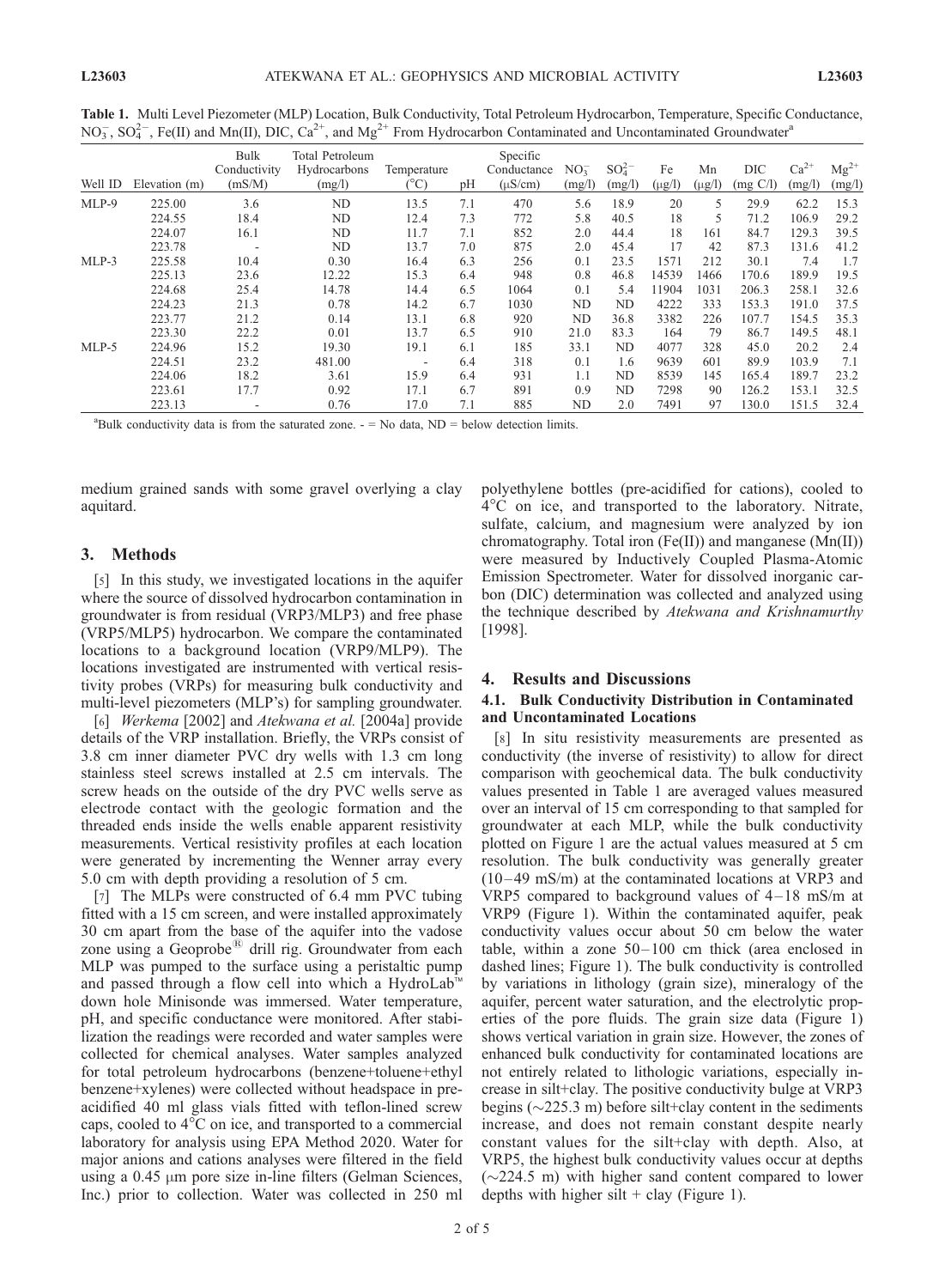

**Figure 1.** Vertical profiles of bulk conductivity ( $\sigma_b$ ) measured at 5 cm intervals, % fraction of silt + clay, sand, and gravel, total petroleum hydrocarbon (TPH),  $SO_4^{2-}$ , Fe(II), DIC, and Ca/Mg ratios in groundwater for uncontaminated location (VRP9/MLP9) and contaminated locations (VRP3/MLP3; VRP5/MLP5).

[9] The bulk conductivity values reported are from the saturated zone, thus saturation is not expected to be an important factor. The mineralogy of the aquifer is predominantly quartz with minor carbonates, gypsum, and sodium and calcium plagioclase. Although the true vertical distribution of the mineralogy at sub-cm scale is not known, it is unlikely that this controls the bulk conductivity as evidence for hydrocarbon degradation and enhanced mineral weathering will later show. We believe that the vertical conductivity distribution is due to higher microbial activity stimulated by the presence of hydrocarbon contamination and the accompanying biogeochemical changes resulting from microbial degradation.

## 4.2. Relationship Between Bulk Conductivity and Enhanced Microbial Activity

#### 4.2.1. Microbial Activity, Terminal Electron Acceptors (TEAs) and  $CO<sub>2</sub>$  Production

[10] Enhanced microbial activity in the subsurface requires a carbon source and TEAs that are utilized by microbes to mineralize carbon. Microbes capable of degrading hydrocarbon have been isolated from sediments and groundwater in the study aquifer [Cassidy et al., 2002; Atekwana et al., 2004a]. For carbon source and distribution of TEAs, our results show that maximum concentrations of total petroleum hydrocarbons (TPH) at VRP3 and VRP5 often occurred at depth intervals coincident with peaks in bulk conductivity (Figure 1). Depth intervals with higher TPH show depletion of  $NO_3^-$  (Table 1) and  $SO_4^{2-}$  (e.g., MLP3; Figure 1). At MLP5 both  $NO_3^-$  and  $SO_4^2$  were depleted from the aquifer. Zones of lower  $NO_3^-$  and  $SO_4^{2-}$ result from their utilization during microbial mineralization of the hydrocarbon [e.g., Vroblesky and Chapelle, 1994]. TPH at the base of the aquifer was low and may have limited consumption of  $NO_3^-$  and  $SO_4^{2-}$ , hence the higher<br>values at the heap of the aquifor at MI P3. Since  $SO_2^{2-}$ values at the base of the aquifer at MLP3. Since  $SO_4^2$ concentrations observed at the base of the aquifer at MLP3 were higher than at the background location (MLP9), this may suggest additional  $SO_4^{2-}$  input from the weathering of gypsum.

[11] Fe(II) (Figure 1) and Mn(II) (Table 1) are elevated in contaminated locations compared to the background location at MLP9 and indicates that both are being released to groundwater through the reduction of Fe(III) and Mn(IV) coating mineral grains in the aquifer [e.g., *Jensen et al.*, 1998]. The zones with higher Fe(II) and Mn(II) are coincident with zones of elevated TPH, depleted  $NO<sub>3</sub><sup>-</sup>$  and  $SO_4^{2-}$ , and higher bulk conductivity (Figure 1). This suggests to us that the bulk conductivity magnitude in contaminated locations is higher due to effects of the redox processes accompanying microbial carbon mineralization.

[12] During microbial mineralization of hydrocarbon the  $CO<sub>2</sub>$  produced increases the DIC concentration in groundwater [e.g., Aggarwal and Hinchee, 1991]. DIC was higher in the contaminated groundwater  $(30-206 \text{ mg C/l})$  compared to background  $(30-87 \text{ mg C/I})$  and zones with peak concentrations of DIC are the same zones with peak concentrations of TPH and higher bulk conductivity (Figure 1). The increased DIC in the contaminated locations is reflected in pH values that range between  $7.1-6.1$  compared to  $7.3-$ 7.0 for uncontaminated groundwater (Table 1). Thus the presence of an organic source, consumption of  $NO_3^-$  and  $SO_4^{2-}$ , reduction of Fe(III) and Mn (IV), and the production of  $CO<sub>2</sub>$  in the contaminated aquifer suggest higher microbial activity in zones of hydrocarbon contamination.

#### 4.2.2. Evidence for Microbe-Mineral/Rock Interaction Via Mineral Weathering

[13] Higher microbial activity is related to bulk conductivity of sediments through enhanced mineral weathering [Sauck, 2000]. Bacterial mineralization of hydrocarbons augments  $CO<sub>2</sub>$  in the aquifer and produces organic acids that increase mineral weathering [e.g., Hiebert and Bennett, 1992]. Based on the aquifer mineralogy, we expect enrichment of Si, Ca, Mg, and Na resulting from enhanced weathering by aggressive  $CO_2$ -rich and organic acidsrich groundwater at contaminated locations [Stumm and Morgan, 1995]. Ionic ratios provide a reasonable approach to evaluate enhanced mineral weathering, rather than the total ion concentrations because water-rock interactions that govern uptake or release of ions in aquifers are not strictly controlled by mineral solubility [Stumm and Morgan, 1995]. The Ca/Mg ratio in the groundwater in the contaminated portions of the aquifer ranged between 3.1– 14.6 compared to uncontaminated portions with values of 3.2 –4.1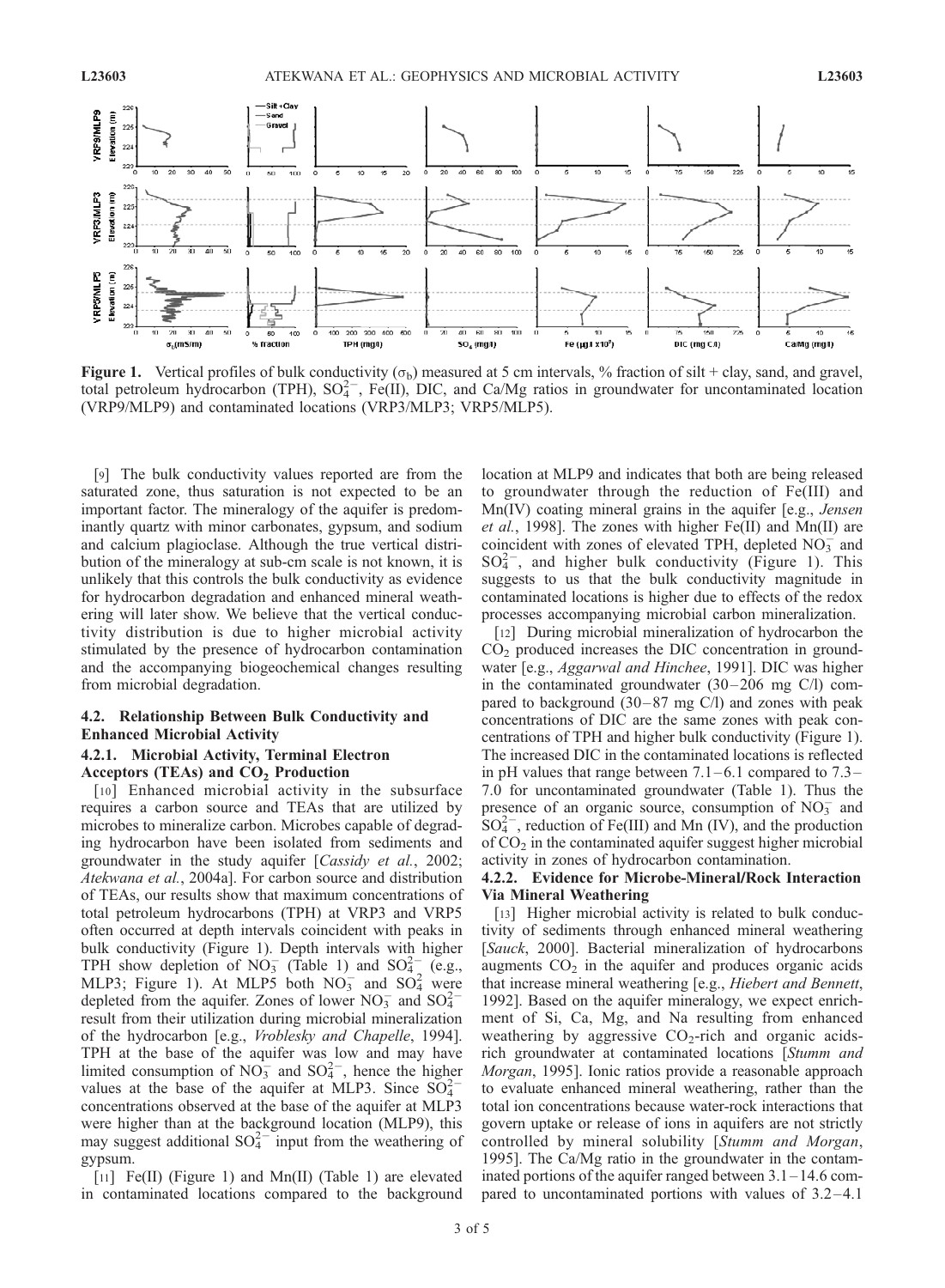(Figure 1). The higher Ca/Mg ratios in the contaminated groundwater are indicative of higher production of Ca relative to background, and consistent with weathering of feldspars. Depth intervals of higher Ca/Mg ratios are coincident with zones of elevated TPH, Fe(II), Mn(II), and higher bulk conductivity, the same intervals where depletion of  $NO_3^-$  and  $SO_4^{2-}$  was occurring. Hence, compared to uncontaminated locations, groundwater in contaminated portions of the aquifer show evidence of enhanced mineral weathering related to microbial hydrocarbon mineralization.

## 4.3. Microbe Induced Mineral Weathering and Implications for Bulk Conductivity

[14] The overall picture of microbial processes presented in this study is similar to results from other hydrocarbon contaminated aquifers [e.g., Cozzarelli et al., 2001; Smith et al., 1991]. Observations of the vertical distribution of bulk conductivity, TPH,  $NO_3^-$ ,  $SO_4^{2-}$ , Fe(II), Mn(II), and the production of  $CO<sub>2</sub>$  (DIC) are significant because together they provide evidence for the various redox processes operative in the contaminated aquifer and suggest that redox zones are reflected in the bulk conductivity signature.

[15] The ionic content of groundwater is related to the fluid conductivity because most dissolved solutes in natural waters are ionic and conduct electricity [Stumm and Morgan, 1995]. The specific conductance of groundwater in the uncontaminated aquifer at MLP9 increases continuously with depth. In contrast, the groundwater specific conductance in contaminated locations shows peak values in the same zones as the bulk conductivity (Table 1). Given that groundwater specific conductance is a bulk measurement of the fluid property, its enhancement due to microbial induced mineral weathering can serve as an indirect link between the bulk electrical properties of the sediment and microbial activity.

[16] From the results of this study, we suggest that microbial activity alters the physical environment directly as seen in higher groundwater temperatures in the contaminated locations relative to uncontaminated locations (Table 1). Indirectly, microbial activity enhances mineral weathering which increases the ionic content of groundwater. Thus, the bulk conductivity is an intrinsic property of the sediment media and is ideally suited for discerning changes in bulk water chemistry and physical changes imparted to the aquifer from microbial processes.

#### 5. Summary and Conclusions

[17] In-situ high resolution bulk conductivity and geochemical data from closely spaced vertical sampling intervals in a hydrocarbon-contaminated aquifer were used to investigate the relationship between bulk conductivity and microbial activity. We provide the first field evidence linking geophysical parameters to specific redox processes. Major negative and positive peaks in geochemical parameters (e.g., redox sensitive parameters, DIC, and ionic ratios) in contaminated locations are coincident with positive peaks in the vertical profiles of bulk conductivity. No such relationship between bulk conductivity and geochemical parameters was observed at the uncontaminated location. Thus bulk conductivity measurements record an integrated summary of process-driven biogeochemical

changes reflected in the changing pattern of redox zonation. We conclude that zones of higher bulk conductivity in contaminated aquifers are indicative of higher microbial activity stimulated by the presence of excess organic carbon source and available TEAs. Accordingly, zones of higher conductivity may be used to guide sediment and water sampling for microbiological and geochemical investigations such that microbial processes may be more effectively studied.

[18] Acknowledgments. Funding by NASA Michigan Space Grant Consortium, The University of Missouri Research Board, and the American Chemical Society-Petroleum Research Fund Grant (PRF No. 31594-AC2) is greatly appreciated. The geophysical data was collected by D. Dale Werkema as part of his Ph.D. dissertation. We thank two anonymous reviewers for their constructive comments.

#### References

- Abdel Aal, G. Z., E. A. Atekwana, L. D. Slater, and E. A. Atekwana (2004), Effects of microbial processes on electrolytic and interfacial electrical properties of unconsolidated sediments, Geophys. Res. Lett., 31(12), L12505, doi:10.1029/2004GL020030.
- Aggarwal, P. K., and R. E. Hinchee (1991), Monitoring in situ biodegradation of hydrocarbons by using carbon isotopes, Environ. Sci. Technol., 25, 1178 – 1180.
- Atekwana, E. A., and R. V. Krishnamurthy (1998), Seasonal variations of dissolved inorganic carbon and  $\delta^{13}$ C of surface waters. Application of a modified gas evolution technique, J. Hydrol., 205, 265-278.
- Atekwana, E. A., W. A. Sauck, and D. D. Werkema (2000), Investigations of geo-electrical signatures at a hydrocarbon contaminated site, J. Appl. Geophys., 44, 167–180.
- Atekwana, E. A., E. A. Atekwana, D. Werkema, J. Duris, S. Rossbach, W. Sauck, C. Koretsky, D. Cassidy, J. Means, and L. Sherrod (2003), Investigating the effects of microbial communities on electrical properties of soils: Preliminary results from a pilot scale column experiment, Geophys. Res. Abstr., 5, 13,832.
- Atekwana, E. A., D. D. Werkema, J. W. Duris, S. Rossbach, E. A. Atekwana, W. A. Sauck, D. P. Cassidy, J. Means, and F. D. Legall (2004a), In-situ apparent conductivity measurements and microbial population distribution at a hydrocarbon contaminated site, Geophysics, 69, 56-63.
- Atekwana, E. A., E. A. Atekwana, R. S. Rowe, D. D. Werkema, and F. D. Legall (2004b), Total dissolved solids in groundwater and its relationship to bulk conductivity of soils contaminated with hydrocarbon, J. Appl. Geophys., 56, 281-294.
- Bennett, P. C., F. K. Hiebert, and W. Joo Choi (1996), Microbial colonization and weathering of silicates in a petroleum-contaminated groundwater, *Chem. Geol.*, 132, 45-53.
- Cassidy, D. P., A. J. Hudak, D. D. Werkema, E. A. Atekwana, S. Rossbach, J. W. Duris, E. A. Atekwana, and W. A. Sauck (2002), In-situ Rhamnolipid production at an abandoned petroleum refinery by Pseudomonas aeruginosa, J. Soil Sediment Contam., 11, 769 – 787.
- Chapelle, F. H., and P. M. Bradley (1997), Alteration of aquifer geochemistry by microorganisms, in Manual of Environmental Microbiology, edited by C. J. Hurst, pp. 558 – 564, ASM Press, Washington, D. C.
- Cozzarelli, I. M., B. A. Bekins, M. J. Baedecker, G. R. Aiken, R. P. Eganhouse, and M. E. Tuccillo (2001), Progression of natural attenuation processes at a crude oil spill site: I. Geochemical evolution of the plume, J. Contam. Hydrol., 53, 369 – 385.
- Hiebert, F. K., and P. C. Bennett (1992), Microbial control of silicate weathering in organic-rich ground water, Science, 258, 278 – 281.
- Jensen, D. L., J. K. Boddum, S. Redemann, and T. H. Christensen (1998), Speciation of Dissolved Iron (II) and Manganese (II) in a groundwater pollution plume, Environ. Sci. Technol., 32, 2657-2664.
- Meju, M. A. (2000), Geoelectrical investigation of old/abandoned, covered landfill sites in urban areas: model development with a genetic diagnosis approach, J. Appl. Geophys., 44, 115-150.
- Naudet, V., A. Revil, and J. Y. Bottero (2003), Relationship between selfpotential (SP) signals and redox conditions in contaminated groundwater, Geophys. Res. Lett., 30(21), 2091, doi:10.1029/2003GL018096.
- Ntarlagiannis, D., K. H. Williams, L. D. Slater, and S. S. Hubbard (2004), IP response of bacterially-induced sulfide mineral precipitation, Eos Trans. AGU, 85(17), Jt. Assem. Suppl., Abstract NS13A-02.
- Sauck, W. A. (2000), A conceptual model for the geoelectrical response of LNAPL plumes in granular sediments, J. Appl. Geophys., 44, 151 – 165.
- Smith, R. L., R. W. Harvey, and D. R. LeBlanc (1991), Denitrification in nitrate contaminated groundwater: Occurrence in steep vertical chemical gradients, Geochim. Cosmochim. Acta, 55, 1815 – 1825.